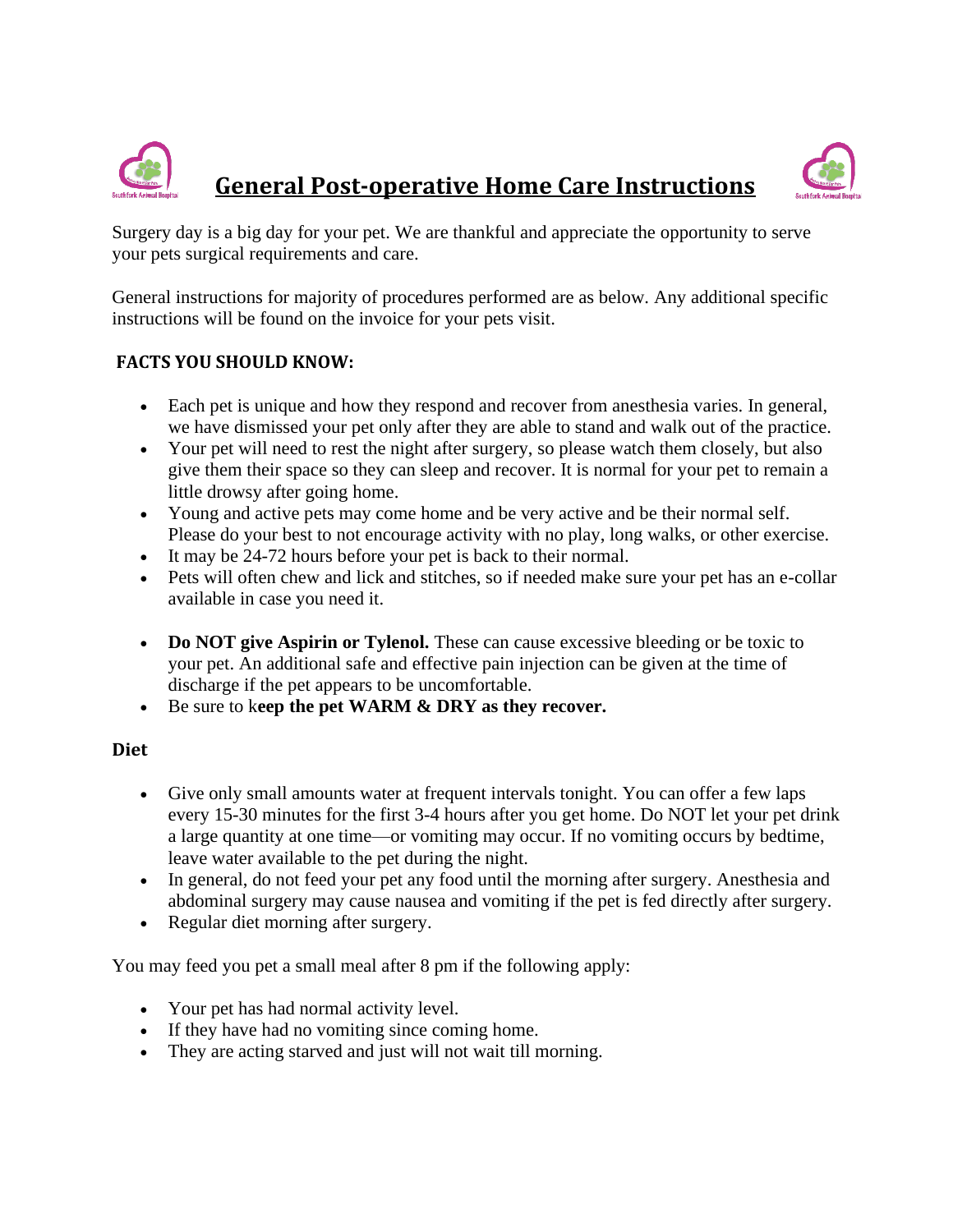#### **Activity**

- **Restrict jumping as much as possible until the sutures are removed or 7-10 days.**
- Please restrain your pet when leaving the clinic by using either a leash or a pet carrier, to prevent them from getting hurt or escaping.
- Drowsiness may be noted today and tomorrow.
- Medications administered following surgery may cause them to be sleepy. Keep your pet in a protected environment so that she stays warm and does not get hurt.
- Your pet can go back to her regular activity, within reason, tomorrow, if they are acting normal.

#### **Incision Care**

- Watch any incisions for swelling, redness, or drainage. Apply nothing to the incision without our knowledge.
- Mild amount of bruising can be expected and is normal.
- Occasional dripping of blood or a blood-tinged fluid is normal for first 24-48 hrs, but if it seems excessive, please contact us.
- Prevent excessive licking and keep her in an environment that will keep incisions clean.
- **Return in 10 DAYS for suture removal.** There is no charge unless sedation is required.

#### **Medications**

- Give the pain medication prescribed as directed on the label.
- Give any antibiotics prescribed as directed on the label.
- Apply topical medication as directed.
- Use other medications prescribed as directed on the label.

#### **Other General Instructions**

- Purchase an Elizabethan collar if your pet licks the sutures excessively. If after hours, they can be found at the pet stores as well.
- Many pets will not have bowel movements for 1 3 days after anesthesia. This is normal, provided she is acting normal otherwise.
- **It is best you do not give your pet a bath till sutures removed.** In the event they must be bathed, apply Vaseline or antibiotic ointment to the incisions and shower them. Do not submerge in a bath.
- Our major concern is the comfort and healing of your pet. Please call the clinic at any time you have a question or concern.